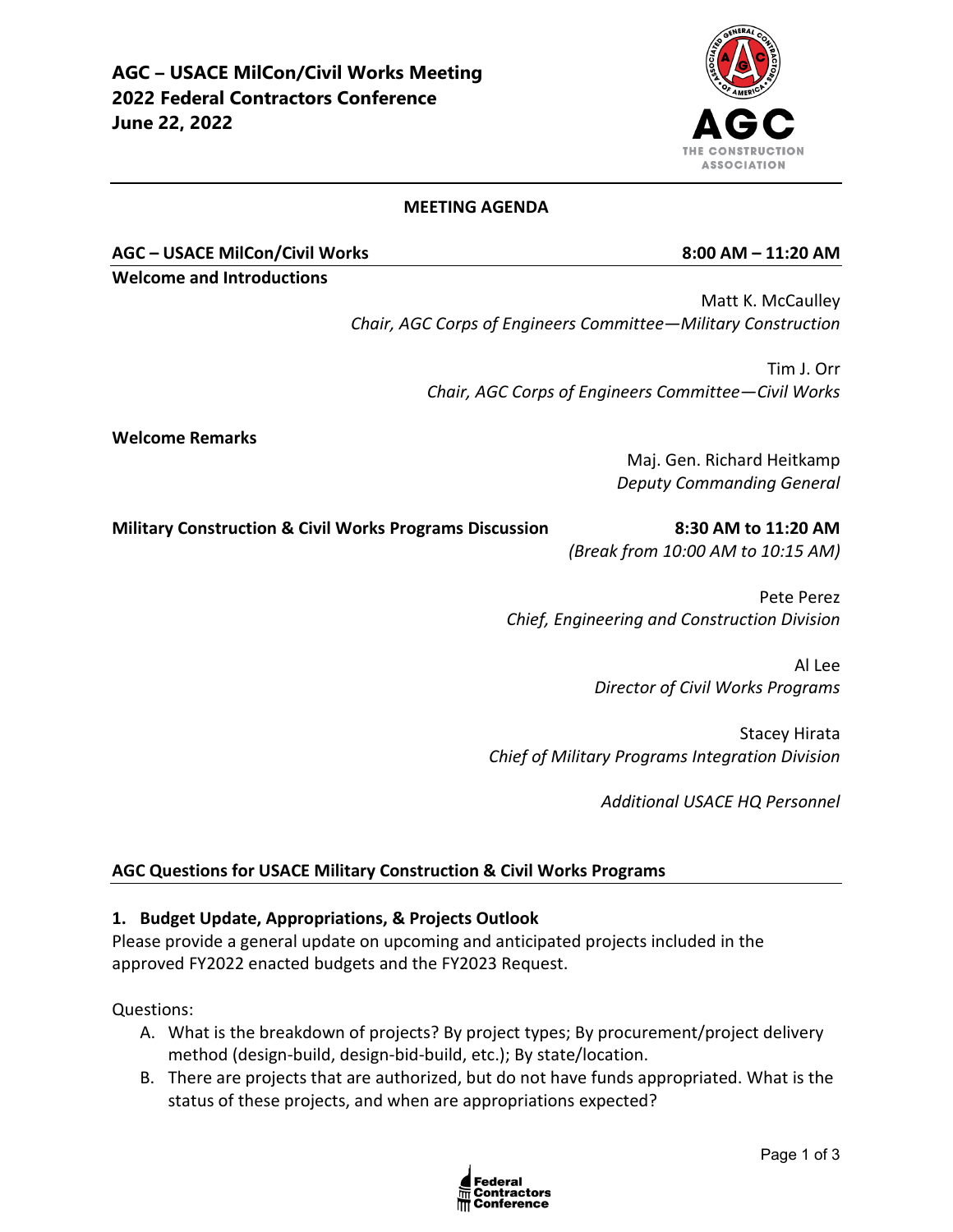

# **2. Early Contractor Involvement (ECI) Program**

AGC members report seeing more Early Contractor Involvement (ECI) as a project delivery method in some USACE solicitations.

Questions:

- A. Please give an update on the status of ECI projects and any USACE initiatives.
- B. Are there plans to more feedback from AGC and the industry?

# **3. Infrastructure Investment**

A record-setting **AGC backed** construction investment bill, the \$1.2 trillion bipartisan infrastructure bill, represents a critical chance to significantly invest in building and maintaining a broad range of physical infrastructure without unnecessarily burdening the construction industry with new mandates. The infrastructure bill provides significant money to USACE for infrastructure investments.

#### Questions:

- C. Please describe USACE plans to execute projects originating from this infrastructure bill.
- D. Will there be a preferred project delivery method? For example: For example: IDIQ programs, Design–Build, Best-Value, etc.
- E. How can AGC and USACE work together to expedite the completion of these projects?

# **4. Water Resources Development Act (WRDA)**

2022 WRDA: Congress in the process of drafting the 2022 WRDA which will authorize new Army Corps of Engineers projects, including ports, levees and key restoration efforts. AGC has been meeting with the Senate Environment and Public Works Committee, the House of Representative's Transportation and Infrastructure Committees, and other lawmakers detailing policies and priorities.

# Questions:

- A. Please describe what USACE would like to see in the 2022 WRDA bill?
- B. Please provide AGC with an update of the projects USACE has requested be authorized.

#### **5. Partnering**

USACE, AGC, and AGC members have a long history of partnering to deliver the high-quality infrastructure projects in a safe and effective manner. In May 2022, AGC and the USACE formally renewed its long-standing partnership. For more than one hundred years, partnership